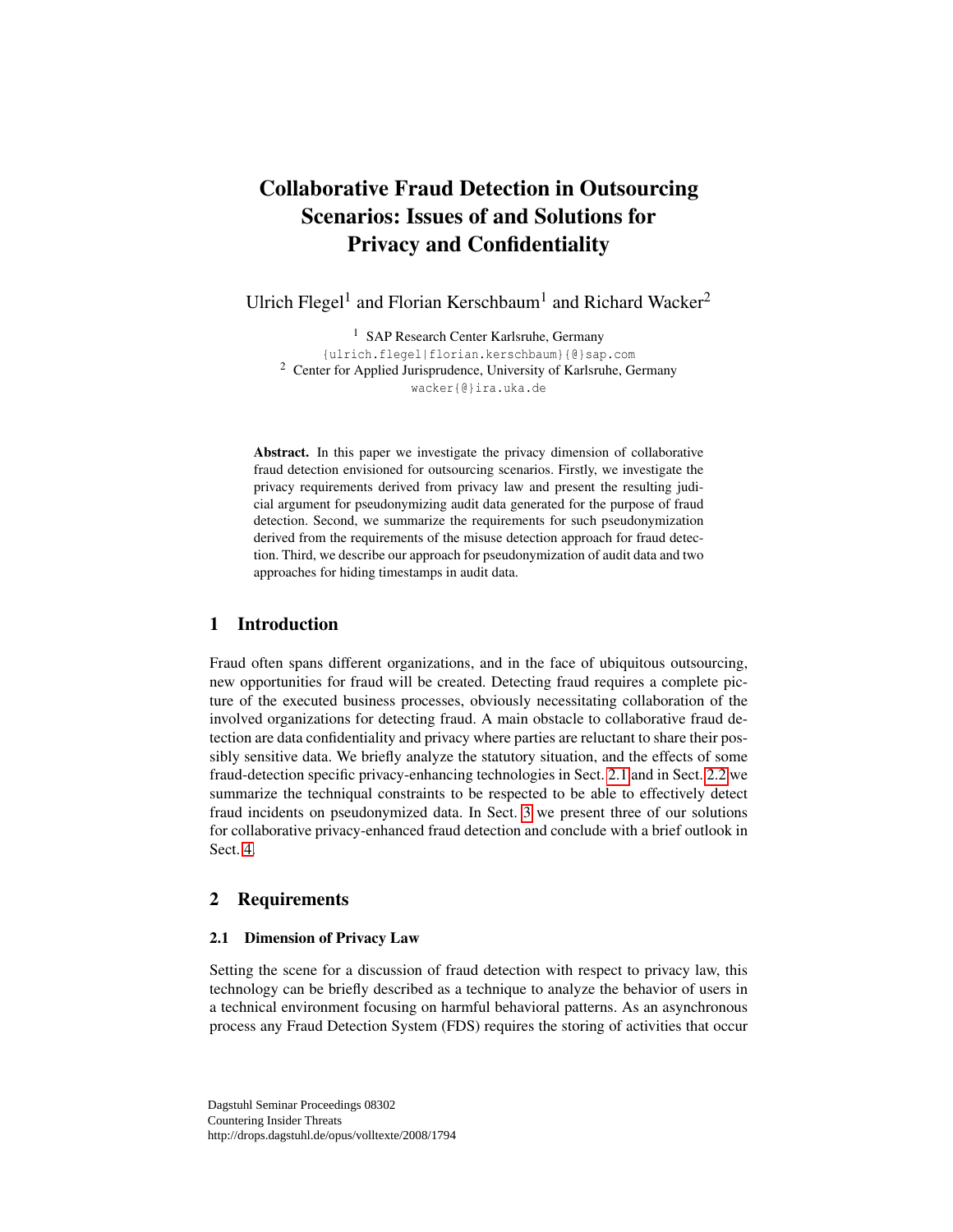on a system or use data that is held for other purposes. This information, is from the legal point of view and as long as the users of a system happen to be natural persons, personal data. As a result the application of FDS in most real world scenarios has to adapt to the privacy law, which leads to the question, what requirements have to be fulfilled by the system provider, to ensure that the application of his FDS is legitimate from the legal perspective. Afterwards it is possible to think of technical solutions that might be helpful to meet these requirements and to improve the data privacy standards of the whole system. As one example implementing the EU Privacy Directive 95/46/EG we focus on the German privacy law, which is one of the most strict implementations of the directive, such that results that hold for this law, will with high probability also hold for less stringent implementations.

Main exigencies are the guarantee of transparency and purpose-binding. Firstly the user has to be informed about the data that is collected and processed, about the objectives the controller (typically the one who uses an FDS) and the identity of the controller, if that is not obviously cognizable by the purpose. Secondly the controller is bound to that purpose. In the case that the data is collected for other reasons (for example transactional data) the legislator restricts the circumstances under which a change of the objectives is possible. If the data is collected just for the purpose of system security any processing for other reasons is prohibited. Any technical change, which serves both or one of these requirements of the system, improves the legal compliance.

One important issue from the legal point of view is that the analyzing process runs on the original data that contains personal data of the persons concerned. The pure existence and accessibility of this data is a potential risk that the data might be used in an illegal way. A solution that might limit or even eliminate this risk could significantly improve the legal compliance of FDS. A solution that is at hand consists of three important characteristics Sect. [3.1.](#page-2-2)

- 1. The data that is stored or analyzed is preliminarily pseudonymized. To the FDS-Administrators it contains no personal data because linking the data to the "persons concerned" causes a disproportional effort.
- 2. The mapping of the original user-identifying attributes to the pseudonyms used in the FDS is held by a trusted third party - the data privacy law establishes a data privacy official which is widely privileged and obliged to discretion. This person can be qualified as trusted.
- 3. The exposure of the pseudonyms is limited to cases in which the analysis of the data raises a manifest suspicion against the "person concerned"
	- (a) In cases where the behavioral pattern that leads to this suspicion was preliminary known, this process can be automated. That shall be defined as *technical purpose-binding*.
	- (b) When a new kind of harmful behavior is recognized the exposure of a pseudonym affords the collaboration of the data privacy official and the FDS. That shall be called *organizational purpose binding*.

By judicial argumentation we found that this solution at least supports and strengthens the compliance of an FDS.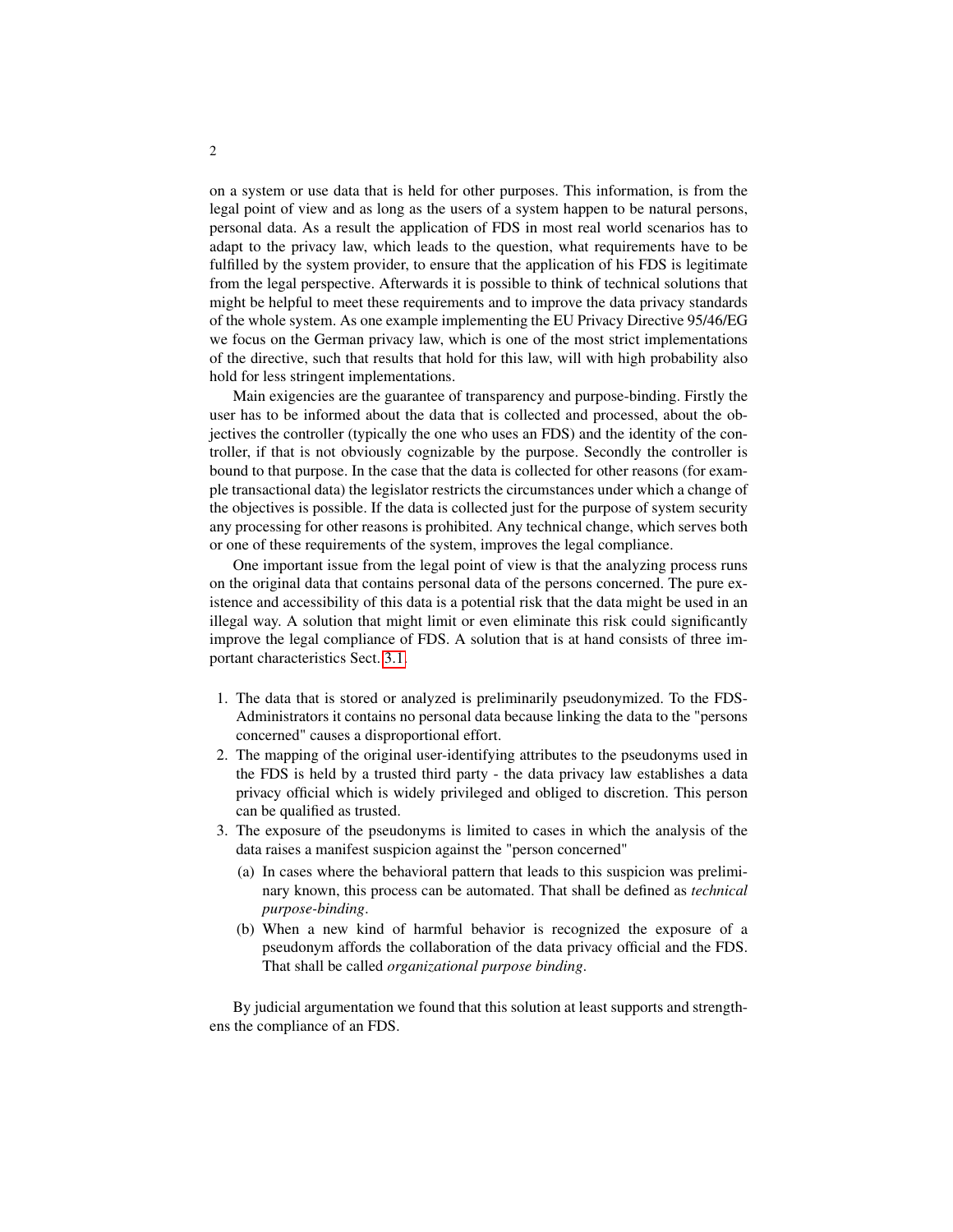#### <span id="page-2-0"></span>2.2 Technical Dimension

Considering requirements of law and competitive enterprises we find the following conflicting goals for collaborative fraud detection:

- 1. *detection effectiveness*,
- 2. *privacy* of honest individuals,
- 3. organizational business-related *confidentiality* requirements, and
- 4. *efficiency*.

For this contribution we focus on *lossless (information) reductions* that work by *splitting the information* contained in structured data objects into *open data* and *private (covered, masked, blinded) data* before forwarding it to other organizations [\[1\]](#page-4-1).

The open data of a lossless reduction is sufficient for detecting fraud, possibly in conjunction with exploiting certain properties of the private data, or in conjunction with some *support data* that must be additionally generated depending on the specific application. For this chapter we focus on the misuse detection approach, where known fraud schemes are modeled and matched to the current business process execution event stream. If a fraud incident is detected, the private data may be disclosed for the legal purpose of effectively handling the fraud case. The respective open data together with the private data allows for the reconstruction of the original information, subject to the detected fraud. The data with the disclosed information can be used to hold perpetrators accountable. The following requirements are crucial for the misuse detection approach:

- R1: certain data fields (except for timestamps) need to be compared to certain other data fields for equal content, or equal prefix content
- R2: certain data fields (except for timestamps) need to be compared to values outside of the open data, e.g. constant values, entries of a database
- R3: distances of alarm timestamps need to be computed and compared to values outside of the open data, i.e. a constant value
- R4: the order of alarm timestamps needs to be determined

We have then refined these requirements to the technical level of pseudonymizing data fields in audit data for fraud detection. In summary the resulting requirements are that  $(1)$  the generated pseudonyms respect the syntax of the audit data,  $(2)$  pseudonyms must be equal for a given data value in different data fields, if R1 requires so, (3) the data reduction (e.g. hash) function is collision resistant, and (4) pseudonyms for constant values can be computed during detection to be compared to pseudonyms in the audit data, if R2 requires so. Additionally, if R1 does not require that the pseudonyms for a given data value in different data fields needs to be compared, the pseudonyms for the data value shall be different, in order to reduce inferences with respect to the value.

## <span id="page-2-1"></span>3 Selected Solutions

#### <span id="page-2-2"></span>3.1 Pseudonymizing Audit Data

The above result translates to our approach for pseudonymizing audit data, such that it can still be analyzed for occurrences of pattern, e.g. characterizing specific known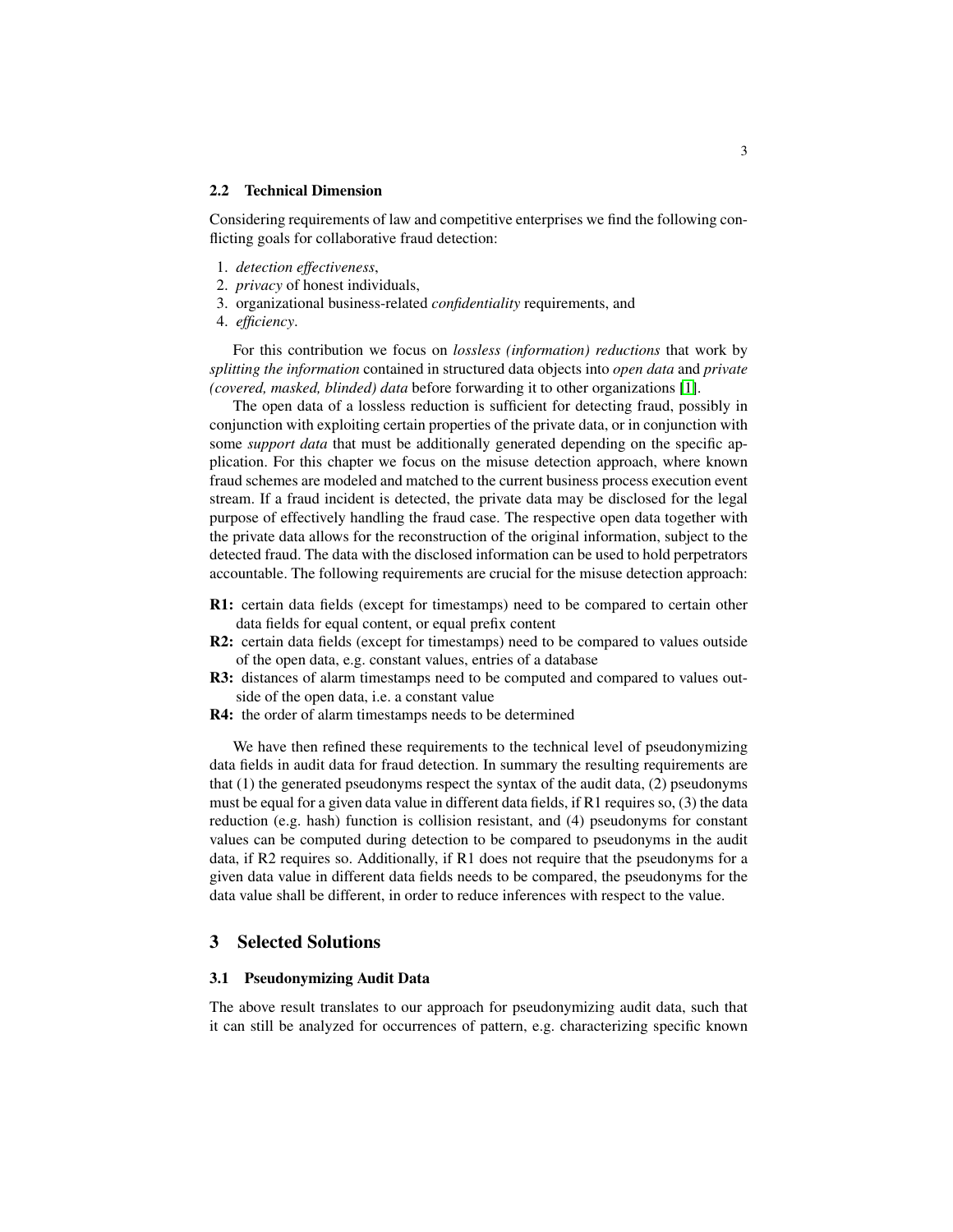fraud scenarios; while while balancing the conflicting requirements for accountability and anonymity [\[2\]](#page-4-2). In our approach audit data is pseudonymized immediately after it has been generated, such that users appear under pseudonyms in the audit data. The pseudonymized audit data maintains the degree of linkability required for fraud detection. The pseudonymization process also produces additional *private data* that allows for the recovery of the original data, subject to specified conditions. The fraud detection component merely analyzes the pseudonymized audit data with respect to fraud (suspicions). Only if a (*threshold*) *alert* occurs, i.e., a fraud suspicion has been detected, the private data can be used to disclose the original data. After data disclosure accountability can be established in order to further investigate anbd mitigate the current incident.

For the private data, the approach leverages threshold schemes for cryptographic secret sharing: The fraud suspicions for intrusion detection are modeled as thresholds of secret sharing schemes. We have constructively shown that determining appropriate thresholds can be achieved by statically analyzing the given fraud models [\[3\]](#page-4-3). The private data contains the encrypted identifying data that is replaced by the pseudonyms, and it contains shares of the respective decryption keys. As a result, the disclosure of the encrypted identifying data is enforced cryptographically, such that decryption is possible, if and only if the pseudonyms are involved in a sufficient suspicion of fraud (*technical purpose binding*), i.e., the number of shares associated with the pseudonyms exceeds the threshold in the model of the misuse suspicion. Note that it may be necessary to provide the ability to recover the decryption keys independently of a priori defined models of misuse suspicion in order to investigate misuse that has not (yet) been modeled. In that case, the grounds for decryption must be scrutinized by one or more trusted parties (*organizational purpose binding*).

#### 3.2 Synchronization on Hidden Time Stamps

An important indicator for correlation is time and we introduced a scheme where a third party can compare timestamps, but only if they are within a certain distance threshold. If the distance of the two timestamps exceeds the threshold, the third party cannot make any conclusion about the timestamps. We achieve this by pseudonymizing the timestamp using a message authentication code, but giving local distance information. The pseudonyms are aligned to so-called grid points and if they match one can compute the distance from the local distance information [\[4\]](#page-4-4).

A problem with this or any approach that allows similar computations is that an attacker can gain additional information given a set of timestamps. We showed that it is unavoidable given such a mechanism. A second problem with the timestamp pseudonymization approach is that it requires synchronized clocks. Synchronized clocks can be a very strong assumption in distributed systems and as a consequence logical clocks have been developed, that replace absolute time with causality information.

Vector clocks provide the most causality information of logical clocks. In a vector clock system each process keeps an estimate of the other processes' clocks. Every time a message is sent these estimates are updated. During such an exchange vector clocks may reveal information about communication with other parties. In order to prevent this leakage, we developed privacy-preserving vector clocks that encrypt the clock